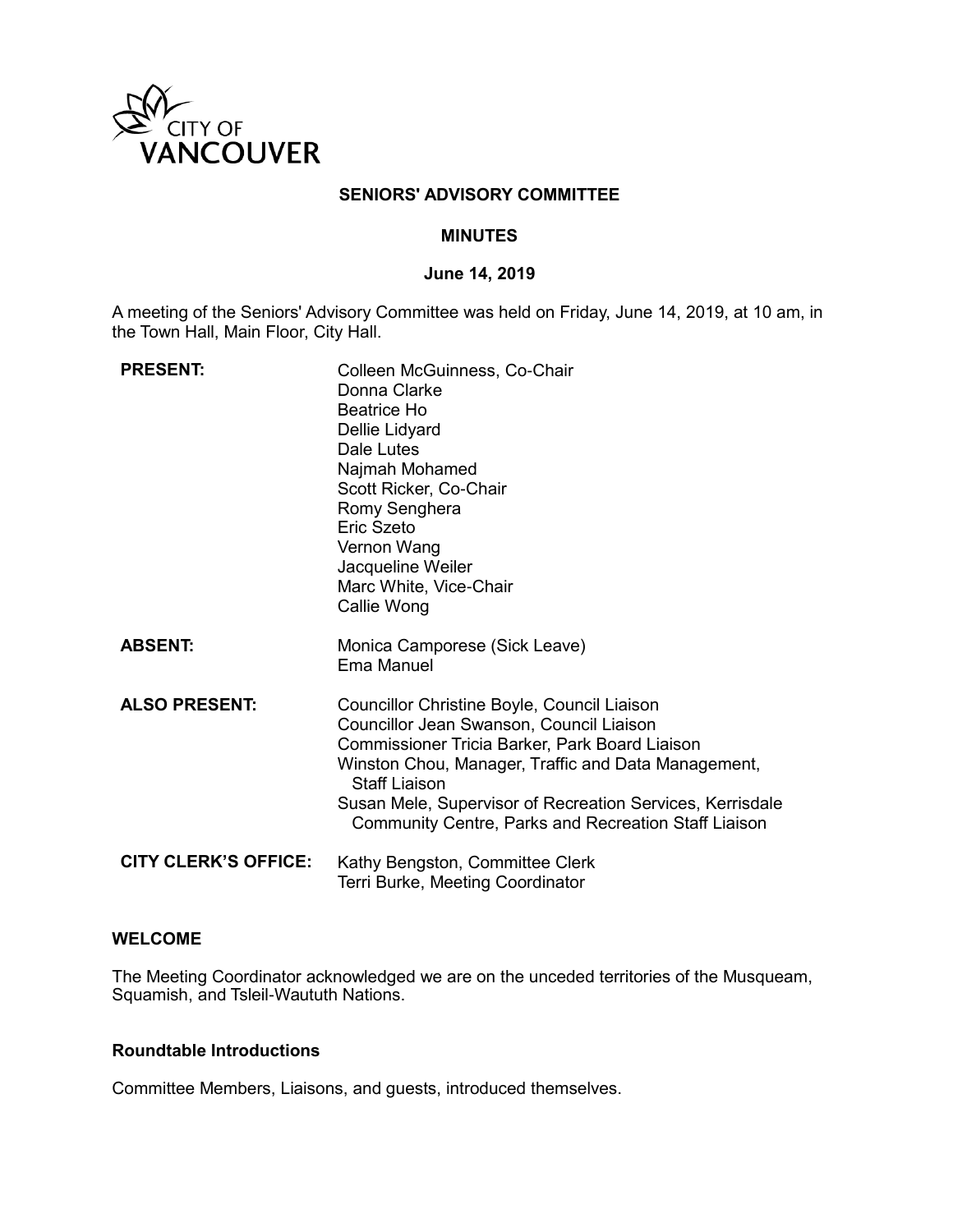# **1. Election of Chair and Vice-Chair (2019)**

Following due process, the Committee elected Colleen McGuinness and Scott Ricker as Co-Chairs, and Marc White, as Vice-Chair, for the term ending December 31, 2020.

# **2. Approval of Meeting Schedule**

MOVED by Scott Ricker SECONDED by Beatrice Ho

THAT the Seniors' Advisory Committee approve the 2019 meetings schedule below:

| <b>Month</b> | Day | <b>Time</b>      | <b>Meeting Type</b>    | Room                                   |
|--------------|-----|------------------|------------------------|----------------------------------------|
| June         | 14  | $10 \text{ am}$  | <b>Regular Meeting</b> | Town Hall, Main Floor                  |
| July         | 5   | 10 <sub>am</sub> | <b>Working Session</b> | Town Hall, Main Floor                  |
| September    | 6   | $10 \text{ am}$  | <b>Regular Meeting</b> | Town Hall, Main Floor                  |
| October      |     | 10 <sub>am</sub> | <b>Working Session</b> | Town Hall, Main Floor                  |
| November     | 8   | 10 <sub>am</sub> | <b>Regular Meeting</b> | Town Hall, Main Floor                  |
| December     | 6   | 10 <sub>am</sub> | <b>Working Session</b> | Business Centre, 2 <sup>nd</sup> Floor |

All meetings take place on Fridays at 10:00 am. The Regular meetings will be clerked by the Meeting Coordinator for public record.

### CARRIED UNANIMOUSLY

During discussion on the meeting schedule, the Co-Chair requested the Meeting Coordinator book an August working session. The Meeting Coordinator agreed. The Co-Chair also provided background information on work done by the 2017-2018 Committee, with emphasis on the Social Isolation and Loneliness (SILAS) report among seniors, and she agreed to send the SILAS report to members.

### **3. Committee Orientation**

The Meeting Coordinator provided a brief overview of member requirements and expectations, as well as the meeting structure, and responded to questions.

The Co-Chair discussed the previous workplan, including the building code and accessible path of travel, and asked committee members to review the 2017-2018 workplan, and noted the summer working sessions would be focused on creating the 2019-2020 workplan. The Meeting Coordinator agreed to send the committee the previous workplan, and the transportation subcommittee workplan, and members were asked to prioritize what work each member would like to do.